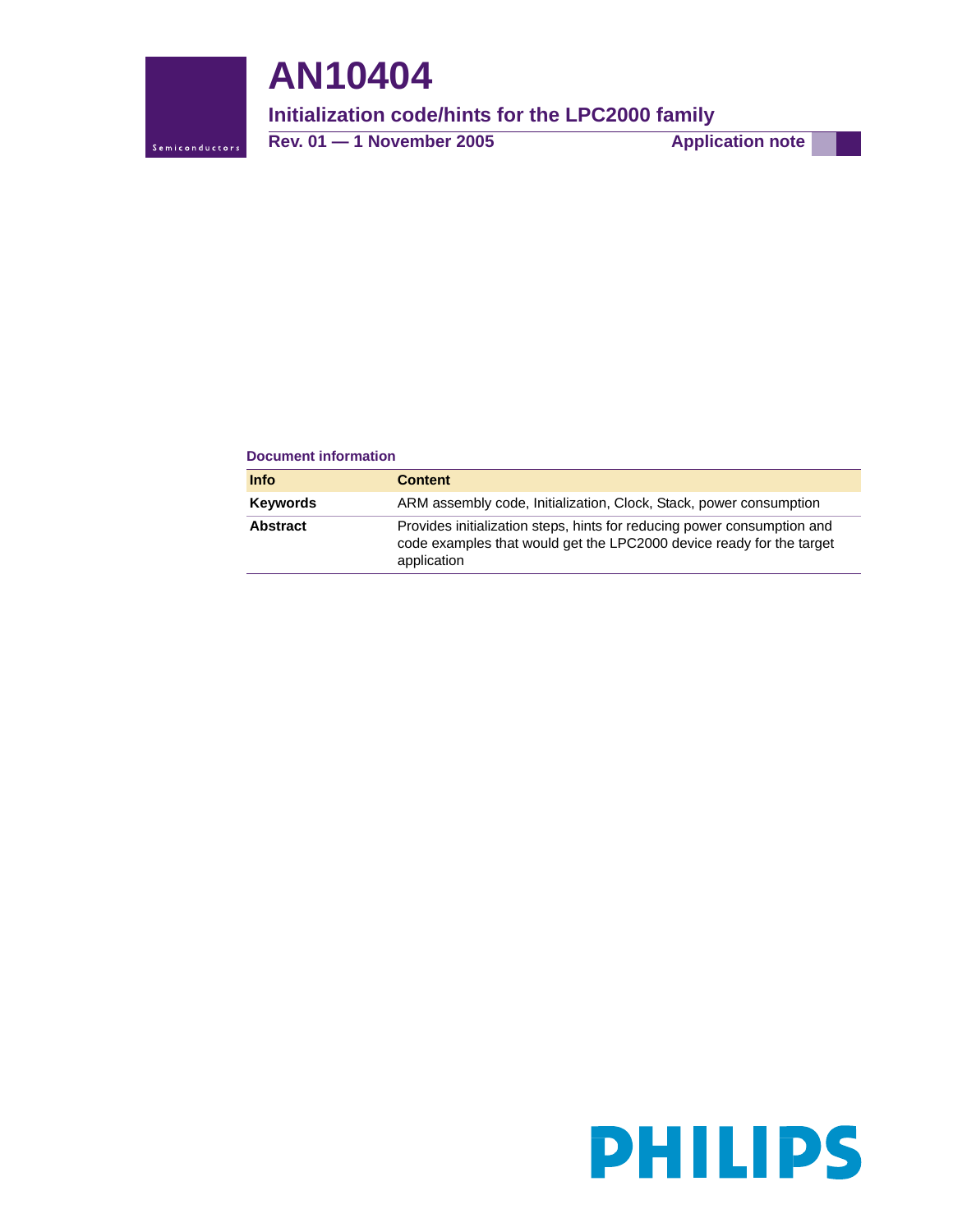**Revision history**

| <b>Rev</b>     | <b>Date</b> | <b>Description</b> |
|----------------|-------------|--------------------|
| 0 <sup>1</sup> | 20051101    | Initial version    |

# **Contact information**

For additional information, please visit: **http://www.semiconductors.philips.com**

For sales office addresses, please send an email to: **sales.addresses@www.semiconductors.philips.com**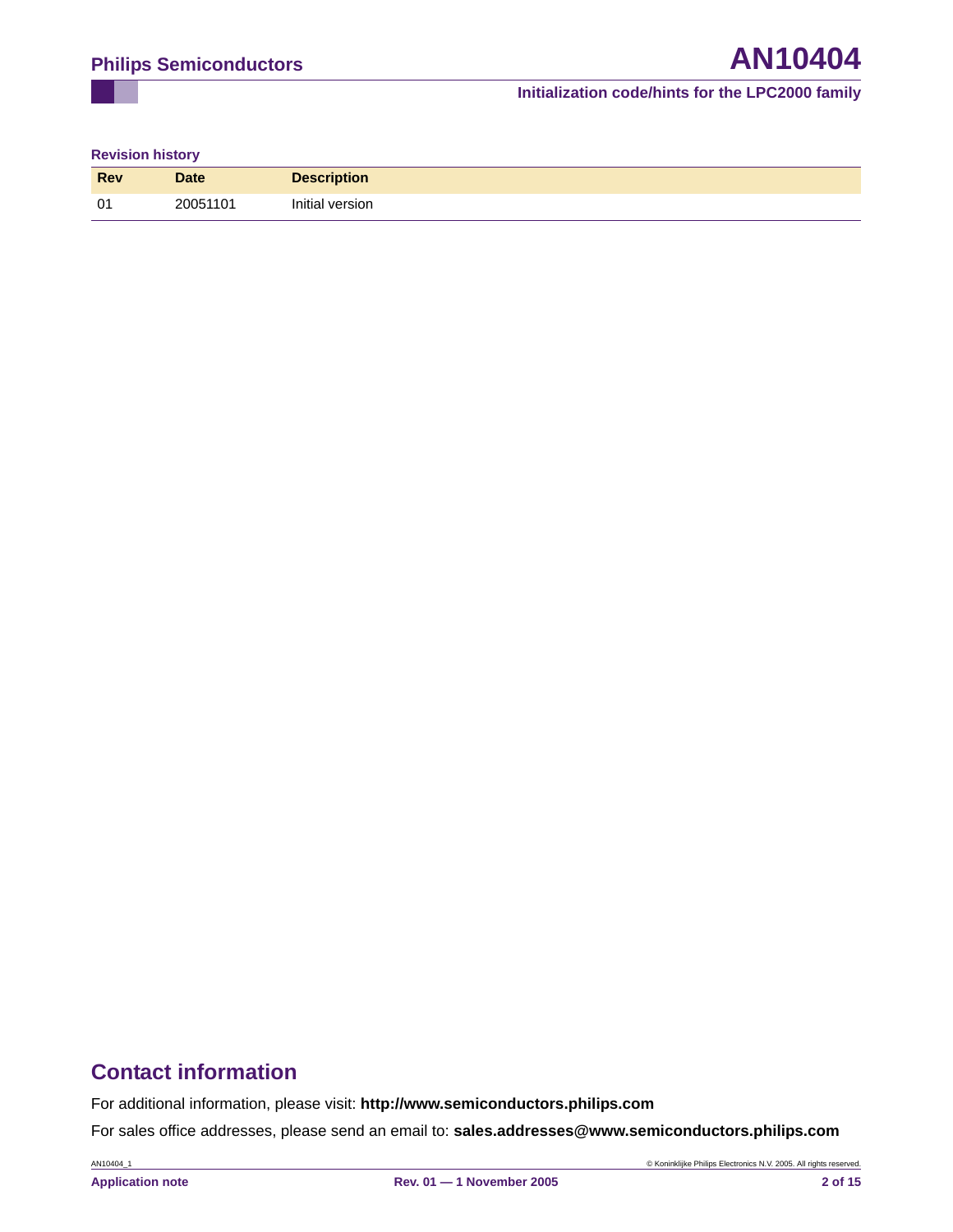# <span id="page-2-0"></span>**1. Introduction**

This application note provides guidelines that have to be taken into consideration while writing your software application for the LPC2000 family. Effort has been done to cover most of the issues that could affect certain aspects of the end-application.

The application note has been divided into the following sections:

- 1. Initialization guidelines
- 2. Notes on the On-chip Bootloader
- 3. Reducing power consumption
- 4. Code examples
- 5. Software Tool Support
- 6. Additional Resources

# <span id="page-2-1"></span>**2. Initialization guidelines**

Most ARM applications begin by executing an assembly startup file. This file could be linked to the bottom of the on-chip memory (Flash (0x0) or SRAM (0x400 0000)) or Bank 0 (for devices with an external memory interface) depending from where the application is targeted to run. The following should be covered in this startup file:

- 1. Interrupt Vector table
- 2. Stack pointers
- 3. Branch to Main

After the above basic assembly initialization code is executed, a branch is done to C main(). The following steps could be carried out in C code:

- 1. Enable the Memory Accelerator Module (MAM) if the application is run from on-chip Flash. It provides accelerated execution at higher frequencies and also helps in reducing power consumption. The MAM is only available in devices with on-chip Flash.
- 2. Set the System clock and peripheral clock. The system clock can be boosted using the PLL to 60 MHz or 75 MHz (for LPC2220) depending upon the input frequency. The peripheral clock can be set using the VPB Divider register (VPBDIV at address 0xE01F C100). Please refer to Application note AN10331 to get detailed information about the PLL.
- 3. Set the Memory Mapping Control register (MEMMAP at address 0xE01F C040) accordingly. The MEMMAP register gives the application the flexibility of executing interrupts from different memory regions. For instance, if MEMAP is set to 0x2, the interrupt vectors would be mapped to 0x4000 0000 (bottom of on-chip SRAM).
- 4. Disable unused peripherals using the Power Control for Peripherals register (PCONP at address 0xE01F C0C4).
- 5. Configure GPIO's using the respective IODIR, IOSET and IOCLR registers. On the LPC2000, there are certain pins that should not be held low on reset. For instance, by driving P0.14 low on reset would make the on-chip bootloader to take control of the part after reset (Please refer to the Flash Memory System and Programming Chapter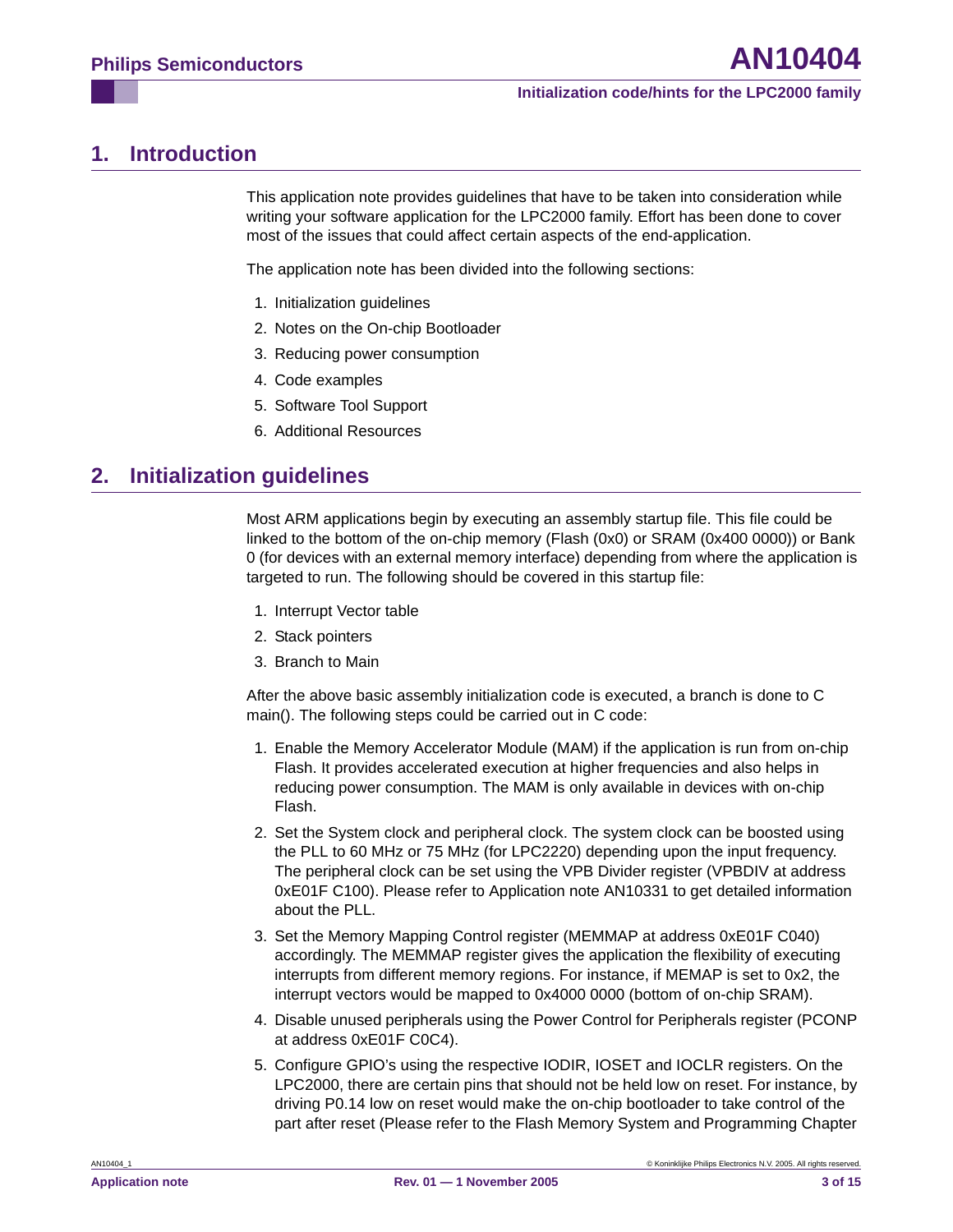in the User Manual for detailed information). There could also be an additional pin in certain devices which should not be held low on reset. If low on reset, then the device behavior is not guaranteed. The following are the pins in various devices:

- a. In LPC213x and LPC214x devices, P0.31 should not held low on reset
- b. In LPC2114/2124/2212/2214/2119/2129/2194/2290/2292/2294/2210 and 2220 devices, P0.26 should not be held low on reset.
- 6. Depending upon the peripherals being used set the port functions accordingly using the appropriate Pin Function Select register (PINSELx).
- 7. Initialize the peripherals which are still enabled in PCONP and enable interrupts for them if needed.
- 8. Configure the Vectored Interrupt Controller (VIC) to handle the different interrupt sources and classify them as IRQ and FIQ. It is recommended that only one interrupt source should be classified as an FIQ. For more detailed information on Interrupt handling please refer to Application notes AN10254 (Handling Interrupts using IRQ and FIQ) and AN10381 (Nesting of interrupts in the LPC2000).
- 9. It is always safe to program the Default Vector Address Register (VICDefVectAddr at address 0xFFFF F034) with a dummy ISR address wherein the VIC would be updated (by performing a write operation on the VIC Vector Address register (VICVectAddr at address 0xFFFF F030) to avoid any spurious interrupts.

# <span id="page-3-1"></span><span id="page-3-0"></span>**3. Notes on the On-Chip Bootloader**

# **3.1 Communicating with the Bootloader via Tera Term Pro/ HyperTerminal**

Communicating with the bootloader (via the Serial port) is a fairly easy task and can be done in multiple ways. Considering the evaluation board on which the LPC2000 device is mounted has a RS-232 connector interfaced to UART0, a PC Terminal program (for instance Tera Term Pro or Hyperterminal) can talk to the device by issuing various In-System Programming (ISP) commands (as mentioned above, to enter this mode P0.14 would be held low on reset). More information on ISP can be found at the "Flash Memory System and Programming Chapter" in the respective device User Manual. Please follow the below steps to communicate with the LPC2000 on-chip bootloader through UART0 using Tera Term Pro.

Tera Term Pro settings would be as follows: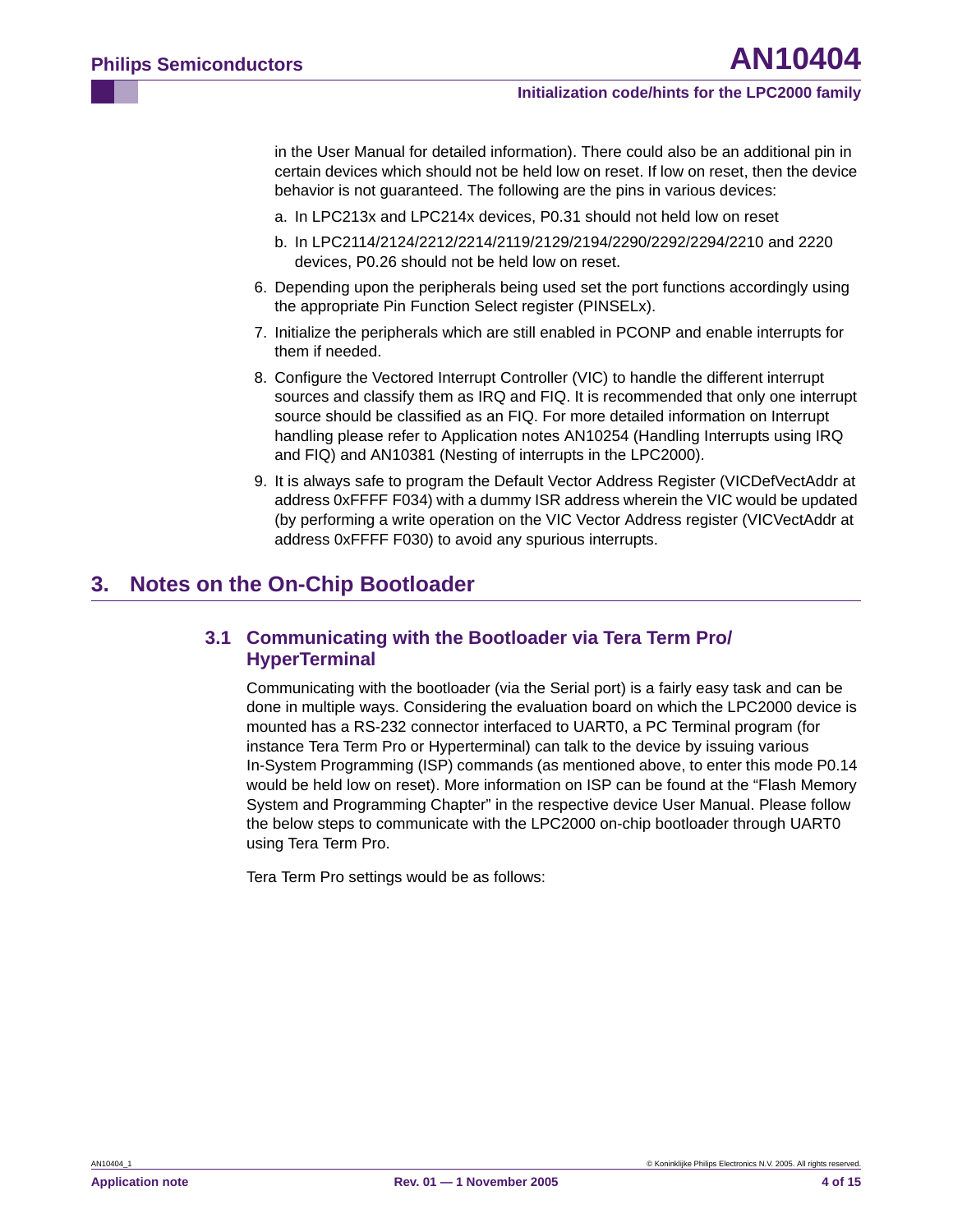| Tera Term: Serial port setup          |           | $\mathbf{x}$ |
|---------------------------------------|-----------|--------------|
| Port:                                 | COM1      | 0K           |
| <b>Baud rate:</b>                     | 9600      |              |
| Data:                                 | 8 bit     | Cancel       |
| Parity:                               | none      |              |
| Stop:                                 | 1 bit     | Help         |
| Flow control:                         | none      |              |
| <b>Transmit delay</b><br>10           | 0         |              |
|                                       | msec/char | msec/line    |
| Fig 1. Tera Term serial port settings |           |              |

Follow the below steps to communicate with the bootloader:

- 1. Send synchronization character "?" (0x3F) and wait for a response.
- 2. The LPC2000 device would return with the ASCII string "Synchronized<CR><LF>".
- 3. Reply back with the same ASCII string "Synchronized<CR><LF>". The bootloader is case-sensitive.
- 4. The device would reply back with "OK<CR><LF>".
- 5. Send the crystal frequency in KHz at which the part is running. For instance if the crystal frequency is 12 MHz then send "12000". The part is now initialized and the ISP command handler is invoked.
- 6. The host machine can now issue ISP commands. An Unlock command "U 21130<CR><LF>" is needed to execute Flash Write, Erase and Go commands.

A snapshot from Tera Term Pro been interfaced to the LPC2148 is shown below: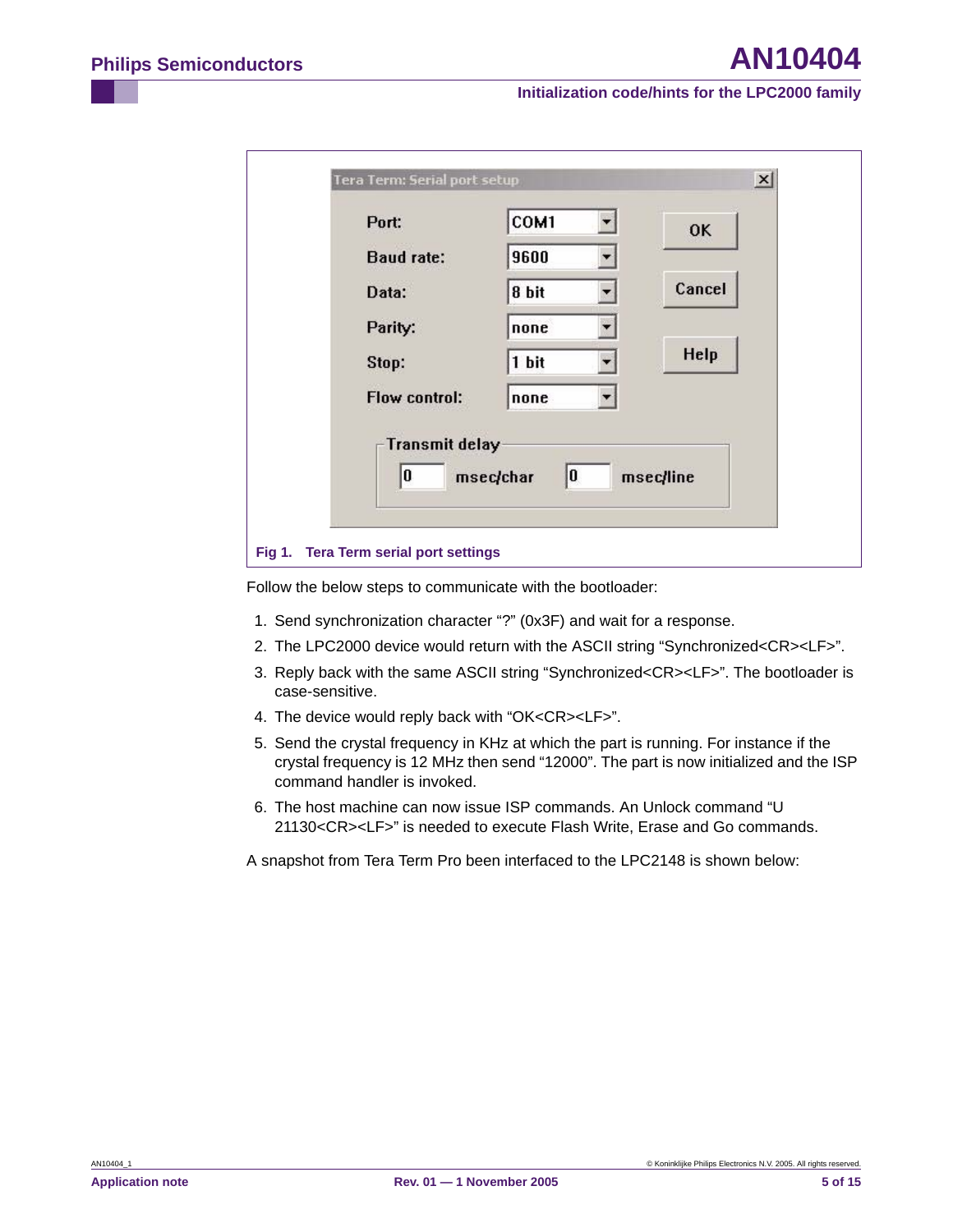|                                     | Tera Term - COM2 VT                 |  |  |  |
|-------------------------------------|-------------------------------------|--|--|--|
|                                     | File Edit Setup Control Window Help |  |  |  |
|                                     | Synchronized                        |  |  |  |
| ЮK                                  | Synchronized                        |  |  |  |
| 12000<br>þк                         |                                     |  |  |  |
| Й                                   | 23130                               |  |  |  |
|                                     |                                     |  |  |  |
|                                     |                                     |  |  |  |
|                                     |                                     |  |  |  |
| Fig 2. Tera Term interface settings |                                     |  |  |  |

# <span id="page-5-0"></span>**3.2 Philips ISP utility**

To avoid the trouble of interfacing the device each time using the above process, Philips provides a Visual Basic Application which is free for download at the Philips website. For more information on using this utility please refer to the application note AN10302 (Using the Philips LPC2000 Flash Utility with the Keil MCB2100 and the IAR LPC210x kickstart evaluation boards) available online.

| Flash Programming                |                              | Erase / Blank               |                                            | Communication                |
|----------------------------------|------------------------------|-----------------------------|--------------------------------------------|------------------------------|
|                                  | Filename:<br>$***$           | <b>Blank Check</b>          | <b>C</b> Entire Device<br>Selected Sectors | Connected To Port:<br>COM2   |
| Upload to Flash                  | Execute Code<br>after Upload |                             | $-14$<br>Start Sector:                     | Use Baud Rate:<br>9600       |
| Compare Flash                    | Manual Reset                 | Erase                       | End Sector:<br>$-14$                       | Time-Out [sec]: 1            |
| <b>Device</b><br>Device: LPC2138 |                              |                             |                                            | Use DTR/RTS<br>for Reset and |
| XTAL Freq. [kHz]: 12000          | Read<br>Device ID            | Part ID:<br>Boot Loader ID: |                                            | Boot Loader<br>Selection     |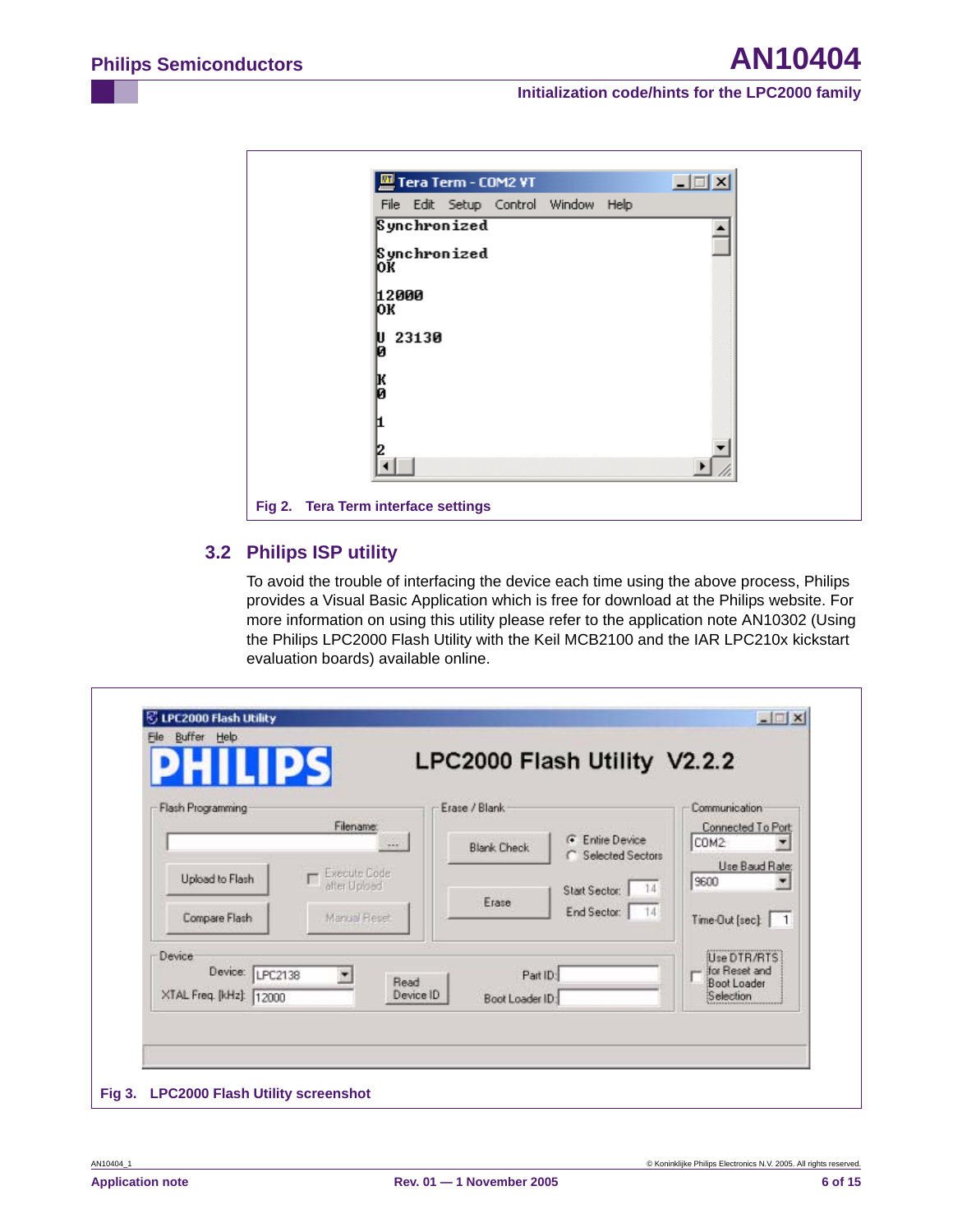# <span id="page-6-0"></span>**3.3 Bootloader version**

Certain devices in the LPC2000 family need to have the latest bootloader versions. LPC2114/2124/2212/2214/2119/2129/2194/2290/2292/2294 and 2210 need to have bootloader version 1.63 or higher. LPC2104/5/6 needs to have version 1.52 or higher. A field update package is available online at our website and it is named "LPC2000 Bootloader update via ISP".

# <span id="page-6-1"></span>**3.4 Code Read Protection (CRP)**

CRP can be enabled by programming the flash address location 0x1FC with value 0x87654321 (2271560481 decimal). More details on CRP can be found in the "Flash Memory System and Programming" Chapter in the respective User Manual. CRP is not available with the LPC2104/5/6.

# <span id="page-6-2"></span>**4. Reducing power consumption**

Below are some hints which will reduce power consumption.

- 1. All the LPC2000 devices have two power saving modes: Idle and Power down. Please refer to the Power Control section in the System Control Block chapter in the User Manual.
- 2. Enable the MAM if the application is run from the on-chip Flash. Enabling the MAM will enable various buffers and reduces the number of Flash fetches thereby reducing power consumption.
- 3. Disable unused peripherals using the PCONP register.
- 4. The peripherals can run at a lower speed as compared to the ARM7 core frequency. Using the VPBDIV register, the peripherals can run at either half or one-fourth of the system frequency.
- 5. Most embedded applications, terminate with a while(1) loop and they service interrupts whenever needed. In this case, code is still constantly fetched from the on-chip Flash and executed which adds to the power consumption. A better solution would be to switch to the Idle power saving mode and then wait for interrupts. An interrupt from a peripheral would then wake the device from Idle mode. Considerable power savings can be achieved by keeping the ARM7 core in Idle mode while it is waiting for interrupts.
- 6. As mentioned above, Flash fetches adds to power consumption. If the program is encoded using the Thumb instruction set then with each Flash fetch eight instructions are fetched instead of four (as compared to ARM). Thus, the number of Flash fetches could be reduced by using Thumb code.
- 7. To reduce current consumption on the 3.3 V rail in power-down mode (let's consider the 144-pin devices):
	- a. There are 80 pins with internal pull-ups on Ports 1, 2 and 3. These pull-ups are always active.
	- b. Set those pins high or keep them floating before entering power down mode. If set low, they will consume around 50  $\mu$ A (typical) on each pin.
	- c. Port 0 does not have any internal pull-ups. These pins can be set low.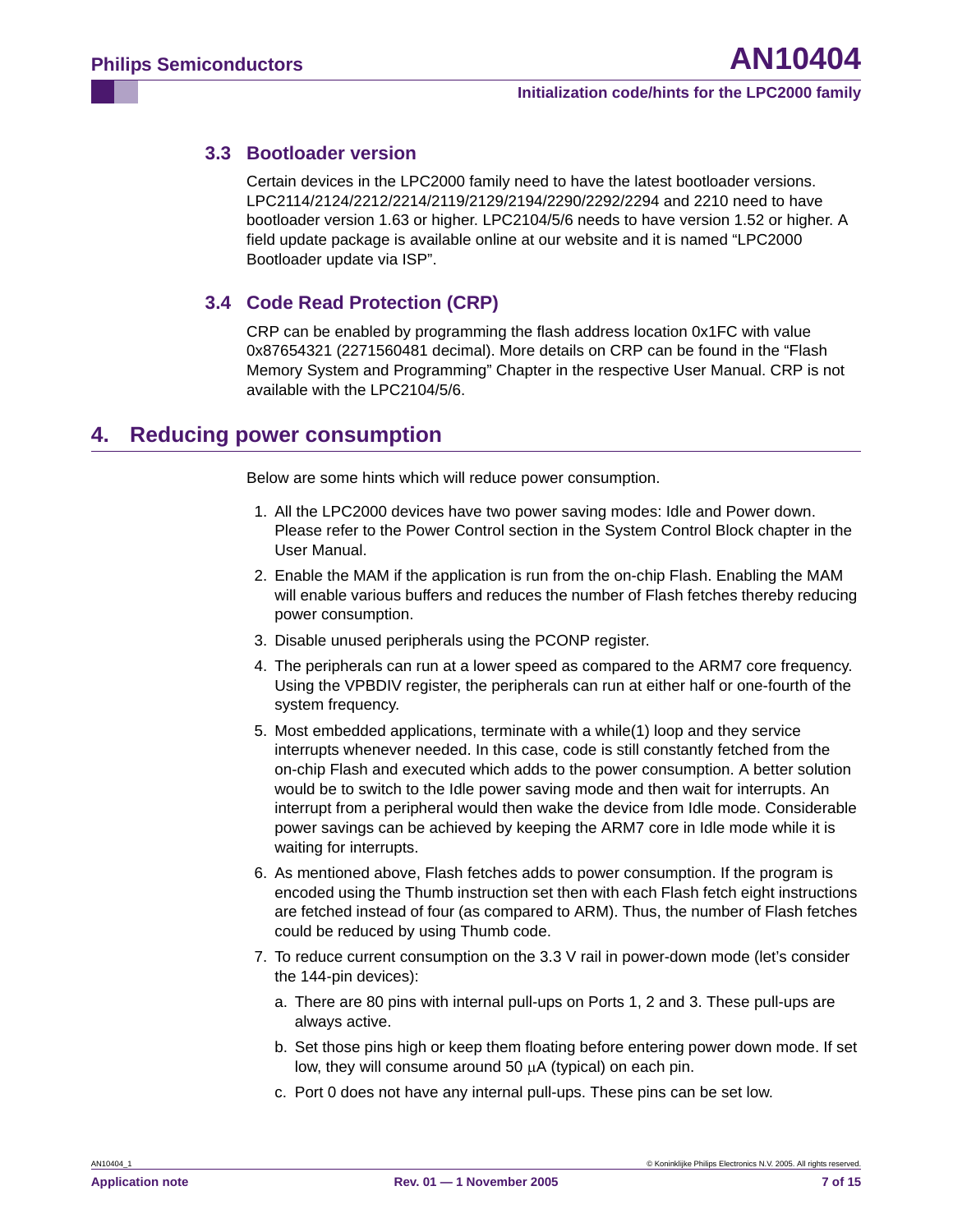- d. In LPC2114/2124/2212/2214/2119/2129/2194/2290/2292/2294 and 2210, there is leakage current (around 200  $\mu$ A) on External Interrupt/ADC pins if these pins are pulled higher than 1.8 V. External Interrupt pins will contribute to the leakage irrespective of the pin configuration. ADC pins will contribute to the leakage only if they are configured as analog inputs.
- 8. On a side note, since the on-chip SRAM controller incorporates a write-back buffer which holds the last data sent by software to the SRAM, a dummy write needs to be done before entering idle or power down mode to avoid losing the data after a subsequent reset. Hence, it is a good practice to write to a variable twice before entering either power saving mode. Please refer to section On-Chip Static RAM (SRAM) in Chapter 1 of the respective User Manual for more detailed information.

# <span id="page-7-2"></span><span id="page-7-1"></span><span id="page-7-0"></span>**5. Code example**

# **5.1 Startup assembly code**

#### **5.1.1 Interrupt vector table**

In this code section, the interrupt vectors are set up for the ARM7 core. It would be linked to the bottom of the memory (If running from external memory this code will be run from Bank0). Comments in the code below are preceded by ";". This might vary depending upon the Assembler being used.

```
LDR PC, =Reset_Addr
LDR PC, Undefined Addr
LDR PC, SWI_Addr
LDR PC, Prefetch_Addr
LDR PC, Abort Addr
; At 0x14 the user should insert a signature (checksum).
; This signature enables the bootloader to determine if
; there is valid user code in the Flash. Currently most of
; the Flash programming tools (even the Philips ISP utility
; have this feature built–in so the end user need not worry
; about it. If the tool does not provide this feature then
; the value has to be computed manually and has to be
; inserted at 0x14. Details on computation of checksum
; could be found in the Flash programming chapter in the
; device User Manual.
DCD … .
; The below instruction is the IRQ vector and it will load the 
; PC with the ISR of the highest priorty interrupt from the 
; VIC Vector Address Register (VICVectAddr at address 0xFFFFF030).
LDR PC, [PC, #–0xFF0]
; The ISR for FIQ can start from the below address itself.
LDR PC, FIQ_Addr
Undefined_Addr DCD Undefined_Handler
SWI_Addr DCD SWI_Handler
```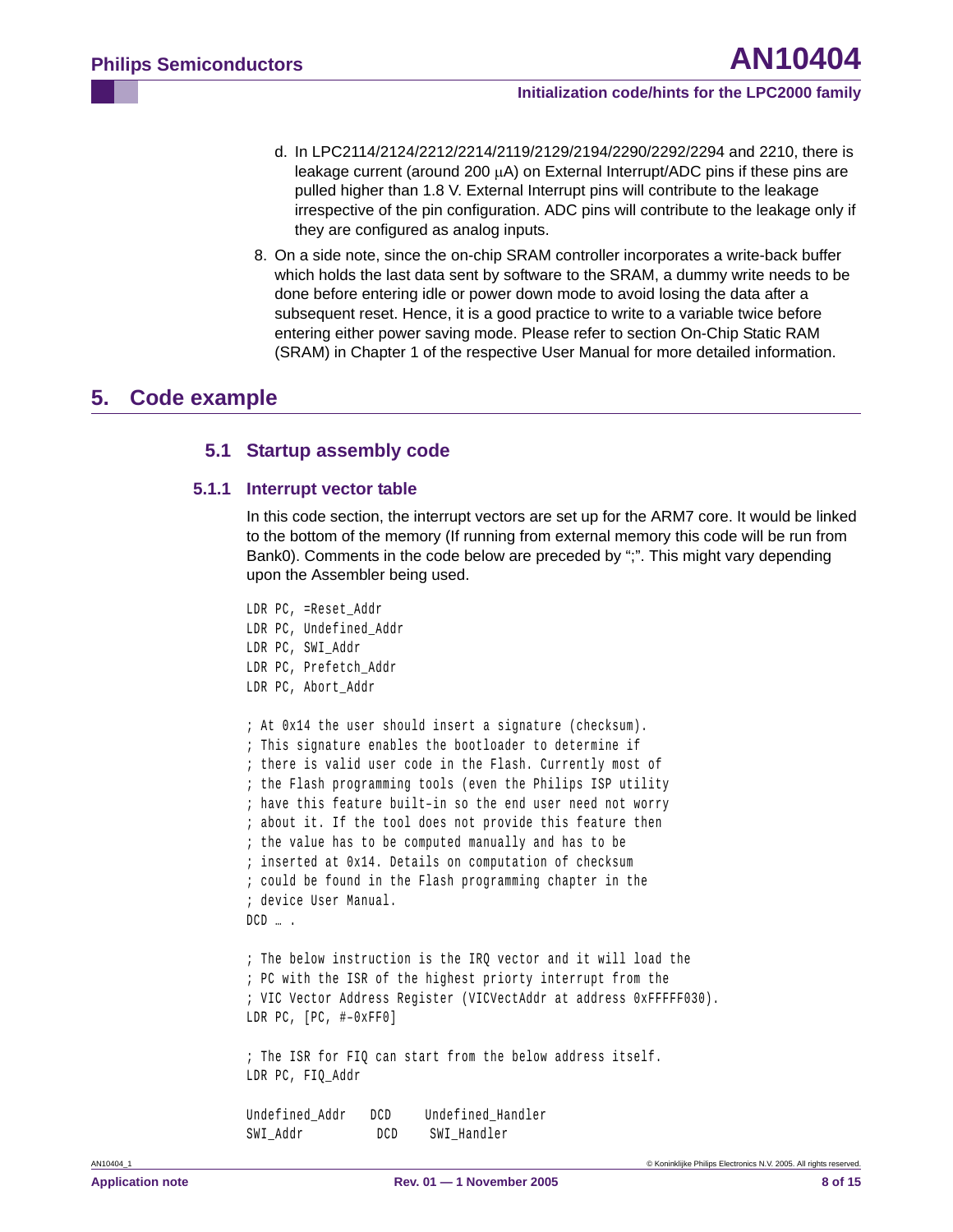```
Prefetch Addr DCD Prefetch Handler
Abort_Addr DCD Abort_Handler
FIQ Addr DCD FIQ Handler
; –––––––––––––––––––––––––––––––––––––––––––––––––––––––––
; Exception Handlers
; –––––––––––––––––––––––––––––––––––––––––––––––––––––––––
; The following dummy handlers do not do anything useful in
; this example. They are set up here for completeness.
Undefined_Handler B Undefined_Handler
SWI_Handler B SWI_Handler
Prefetch_Handler B Prefetch_Handler
Abort_Handler B Abort_Handler
FIQ_Handler B FIQ_Handler
END
```
On reset, the first instruction to be executed would be

LDR PC, =Reset\_Addr

Once this instruction is executed, a jump is done to "Reset\_Addr". From here, the interrupts need to be enabled and the stack pointers for the various modes need to be set before jumping to C main().

### <span id="page-8-0"></span>**5.1.2 Setting up Stack Pointers and Enabling Interrupts**

While setting the stack pointer please note that the Flash programming routines use a section of the on-chip SRAM. In-System Programming (ISP) uses the top 256 bytes and In-Application Programming (IAP) uses the top 128 bytes of the on-chip SRAM. The application stack should not overlap this area.

```
; Enabling interrupts in the CPSR and keeping the part 
; in Supervisor mode after ARM7 core reset
MSR cpsr_c,#0x13
; Setting up SP for Supervisor Mode
LDR SP,0x4...
; Setting up the SP for various modes can be done in 
; several ways. Below is the sample code for setting the
; SP for IRQ mode (SP_irq). After setting the SP_irq, the mode is 
; switched back to Supervisor Mode.
MRS R0, CPSR
BIC R1, R0,#0x1F
ORR R1, R1,#0x12
MSR cpsr_c, R1
LDR SP, =0x4....
MSR cpsr_c, R0
```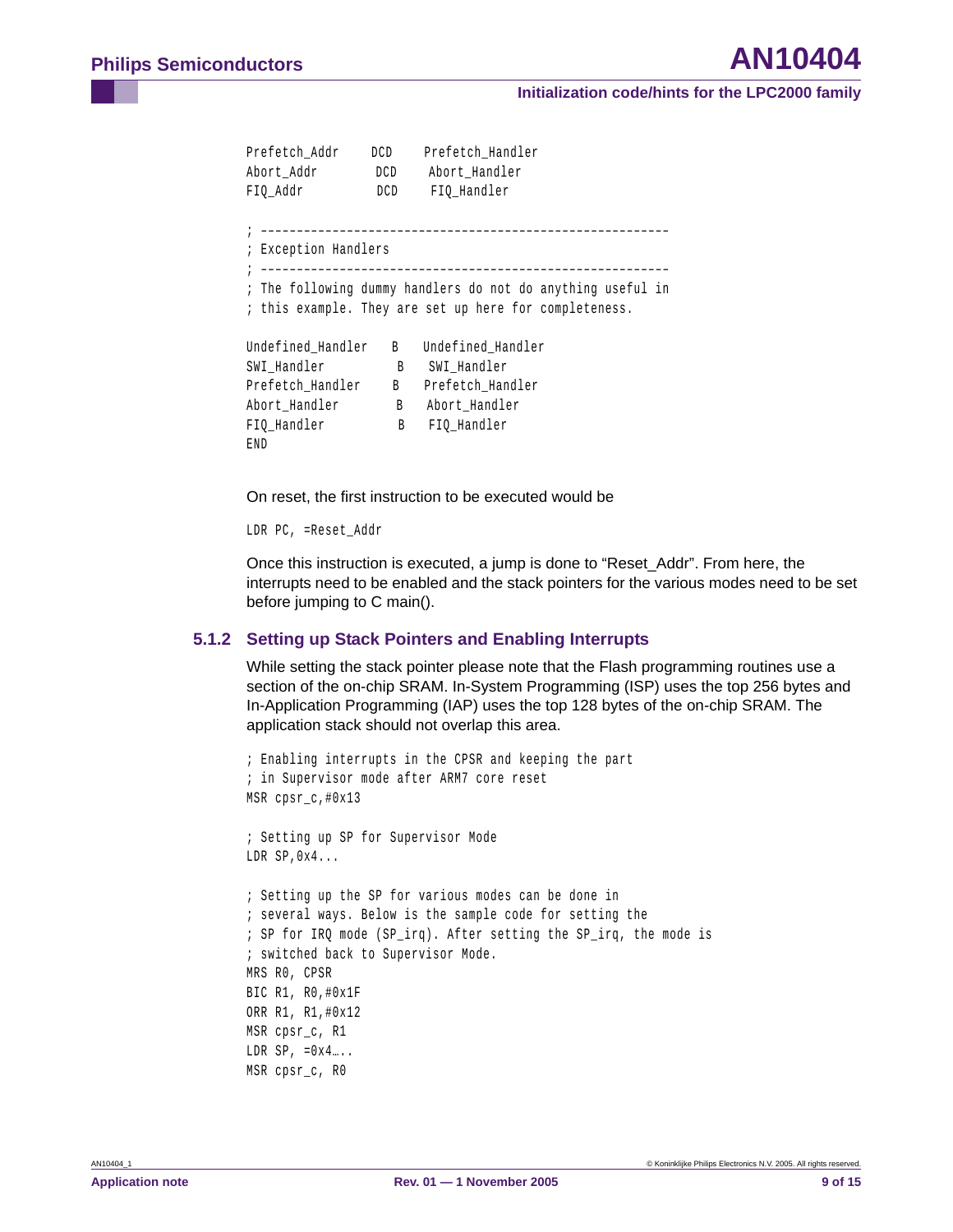Please note that incorrect setting of the SP can cause the ARM7 core to cause a Data Abort. After setting the stack pointers, the program counter would be ready to be linked to C main().

# <span id="page-9-0"></span>**5.2 C code**

```
int main()
 {
// The MAMTIM value would depend upon the system clock desired
// MAM is fully enabled below
MAMTIM=0x...;
MAMCR=0x2;
// Setup the system clock to the desired clock frequency
// The PLLCFG value is provided for input frequency of 12 MHz
// and the desired system frequency is 60 MHz
PLLCFG=0x24;
feed();
// Enabling the PLL 
PLLCON=0x1;
feed();
// Wait for the PLL to lock to set frequency 
while(!(PLLSTAT & PLOCK))\{\}// Connect the PLL as the clock source 
PLLCON=0x3;
feed();
// Set the peripheral clock. Here we set it to 60 MHz
VPBDIV=0x1;
// This would now be followed by the user code depending upon
// the application and guidelines mentioned above
While(1)
{}
}
// Feed sequence for the PLL
void feed()
{
PLLFEED=0xAA;
PLLFEED=0x55;
}
```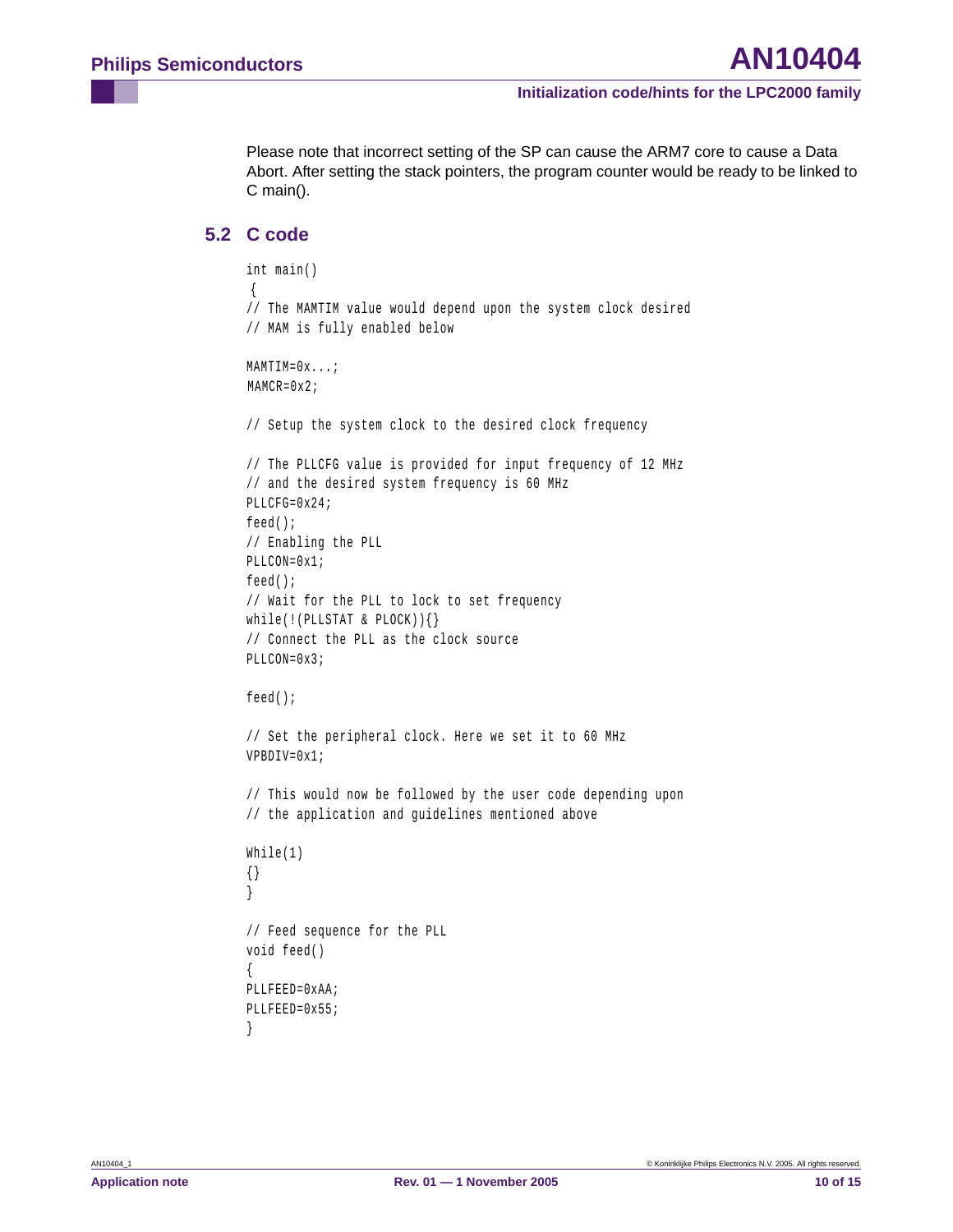# <span id="page-10-0"></span>**6. Software Tool Support**

We have support from several software tool vendors for our LPC2000 family. In this application note, we have taken some key features that are provided by Keil and IAR Systems. Also listed below is "The Insiders guide to the Philips ARM7-Based Microcontrollers" from Hitex Development tools.

# **6.1 Keil**

# <span id="page-10-1"></span>**6.1.1 GUI for Startup code**

Keil has made it extremely easy to configure the Assembly Startup file by providing a GUI. In this startup file, in addition to configuring the stack, they also provide the ability to configure the PLL and the MAM (configuration window).

<span id="page-10-2"></span>

### <span id="page-10-3"></span>**6.1.2 Simulator Mode**

Keil has implemented most of the LPC2000 peripherals in their Simulator. It's easy to use and also provides easy debugging of the software before running on the target hardware itself. Below is a screenshot of their GPIO simulation. Similar simulations can be found for other peripherals.The simulator also provides a Logic Analyzer and a serial window.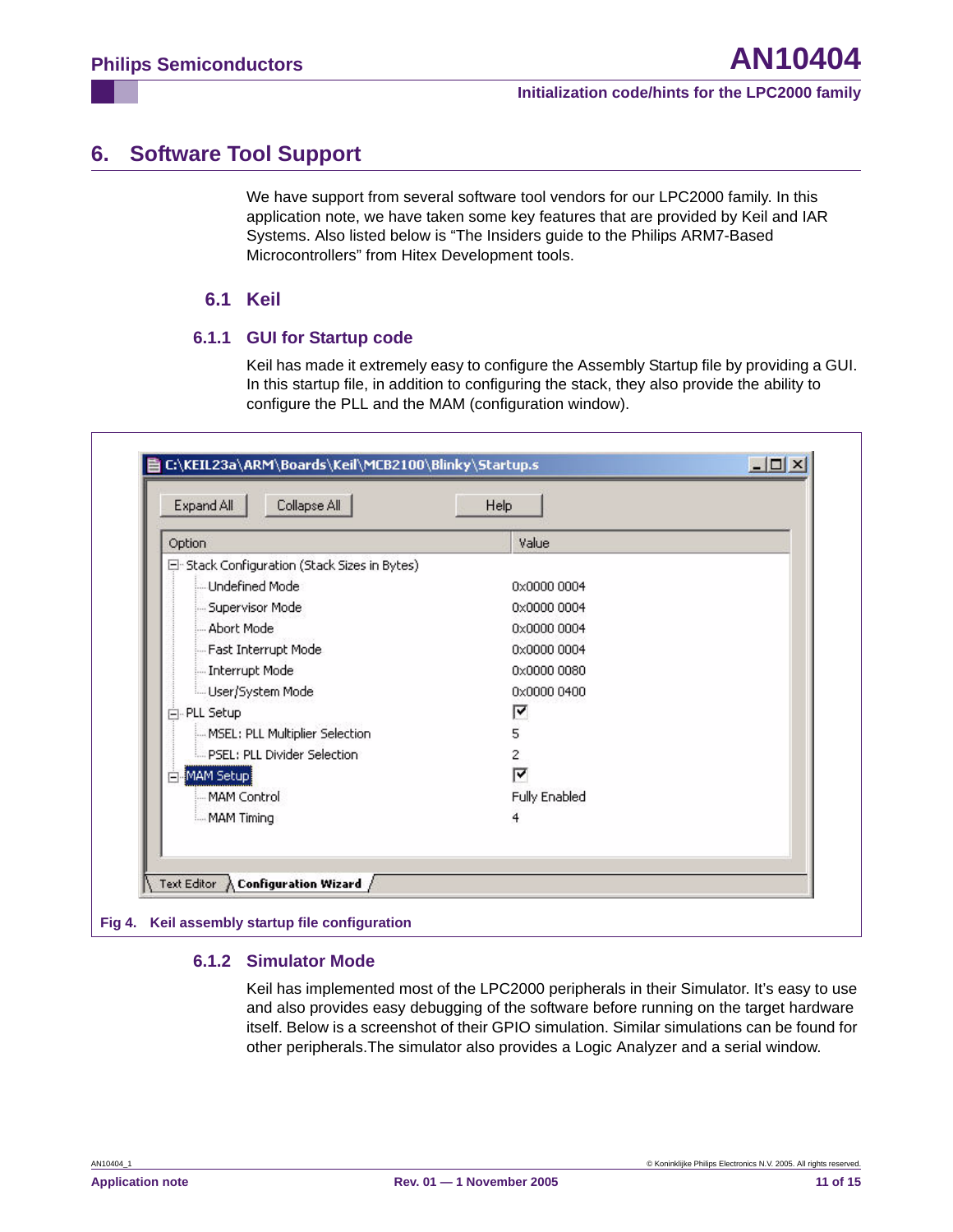| GPI01<br>IODIR1: 0x00FF0000 | 31<br>24 23<br><b>Bits</b><br><b>Bits</b><br>16 15<br><b>Bits</b><br>8<br><b>Bits</b><br>$\theta$ |
|-----------------------------|---------------------------------------------------------------------------------------------------|
|                             | <b>NAMAMAMA</b>                                                                                   |
| IOSET1: 0x00200000          |                                                                                                   |
| IOCLR1: 0x00000000          |                                                                                                   |
| IOPIN1: 0xFF200000          |                                                                                                   |
| Pins: 0xFF200000            | <b>NAMANAMA</b><br>⊮                                                                              |

#### <span id="page-11-0"></span>**Fig 5. GPIO simulation screenshot**

### **6.2 IAR Systems**

IAR provides their startup code so that the end-user gets a jump-start into their application by starting to code to C itself. The startup code usually named as "lpc2xxx\_cstartup.s79" can be found with the example projects that accompany the software.

### <span id="page-11-1"></span>**6.2.1 IAR MakeApp**

IAR MakeApp provides a highly visual workspace for the configuration for certain LPC2000 devices in 48, 64 and 144-pin packages. Device-driver code is created automatically and the application software gets instant access to the peripherals of the microcontroller. This tool is available for free download at the MakeApp website.

### <span id="page-11-2"></span>**6.2.2 IAR visualSTATE**

visualSTATE is a suite of graphical design automation tools for embedded systems. An embedded system can be designed using a flowchart model. Extensive testing can be performed which includes validation of the application behavior, regression testing and simulation on-chip. Finally, it can create micro-tight C/C++ code which is consistent with the design specifications coupled with a complete design documentation.

### <span id="page-11-3"></span>**6.3 Hitex Development Tools**

Hitex Development Tools support the LPC2000 family with their toolchain. In addition to this support they have also prepared a very resourceful book called "The Insiders guide to the Philips ARM7-Based Microcontrollers". This book is free for download at both the Philips and Hitex websites and provides useful information regarding our devices.

The Insider's Guide can be used as the basis of a self-teaching course when used with the Keil µVISION3 compiler IDE. All the examples included with the Guide can be built for either the simulator or the MCB2100 evaluation board. For more information please visit the Hitex Development Tools website.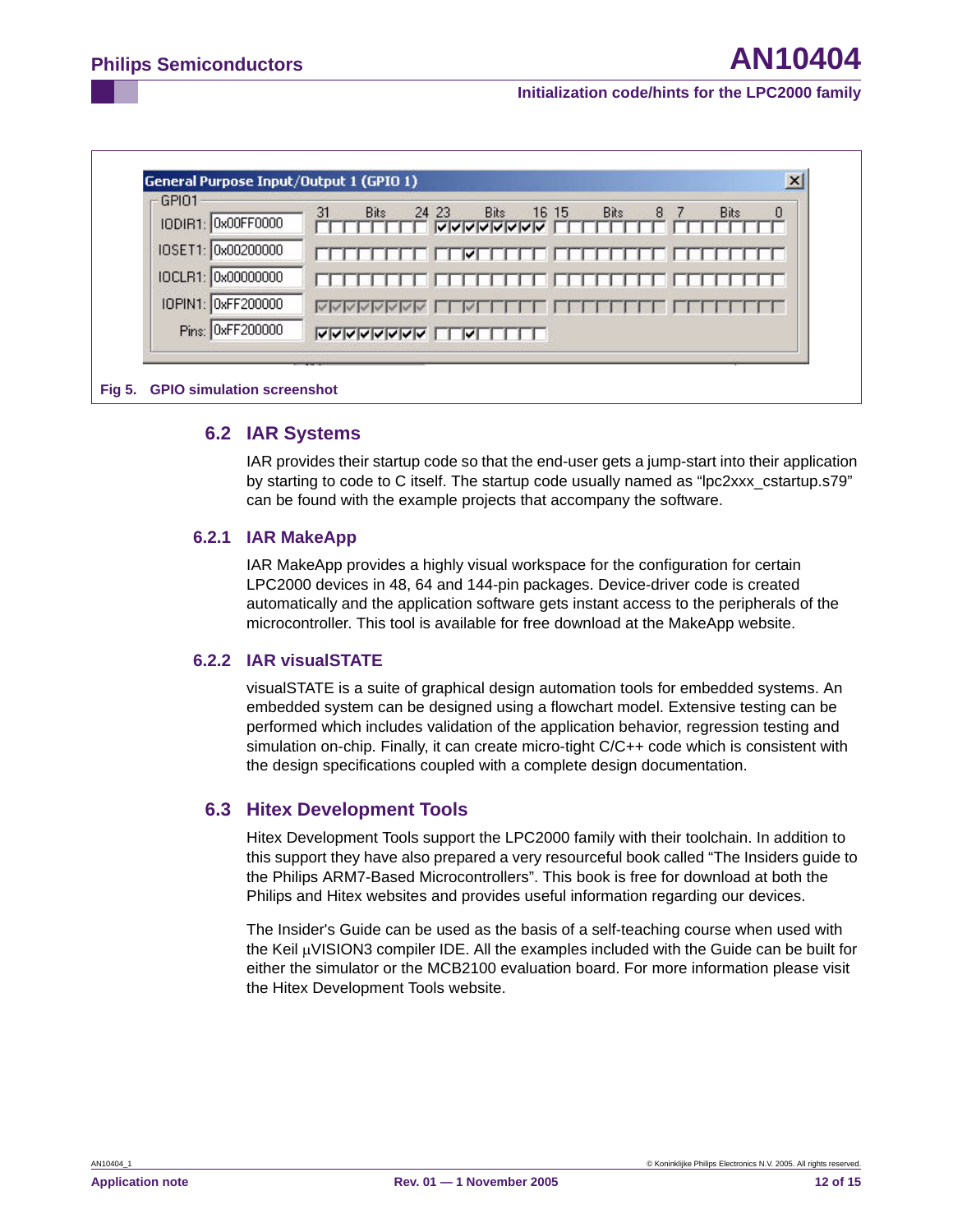

# <span id="page-12-0"></span>**7. Additional Resources**

- 1. Philips Semiconductors website, which allows access to Philips support.
- 2. LPC2000 Yahoo forum. Founded on November 17th 2003, this Yahoo forum is dedicated to the LPC2000 Family. It has over 2000 members and provides the best online support. Be sure to refer to the Files section of this group for sample board schematics, software etc.
- 3. ARMTDMI-S Technical Reference Manual. The LPC2000 family is based on the ARM7TDMI-S core. The technical reference manual is free for download on the ARM website.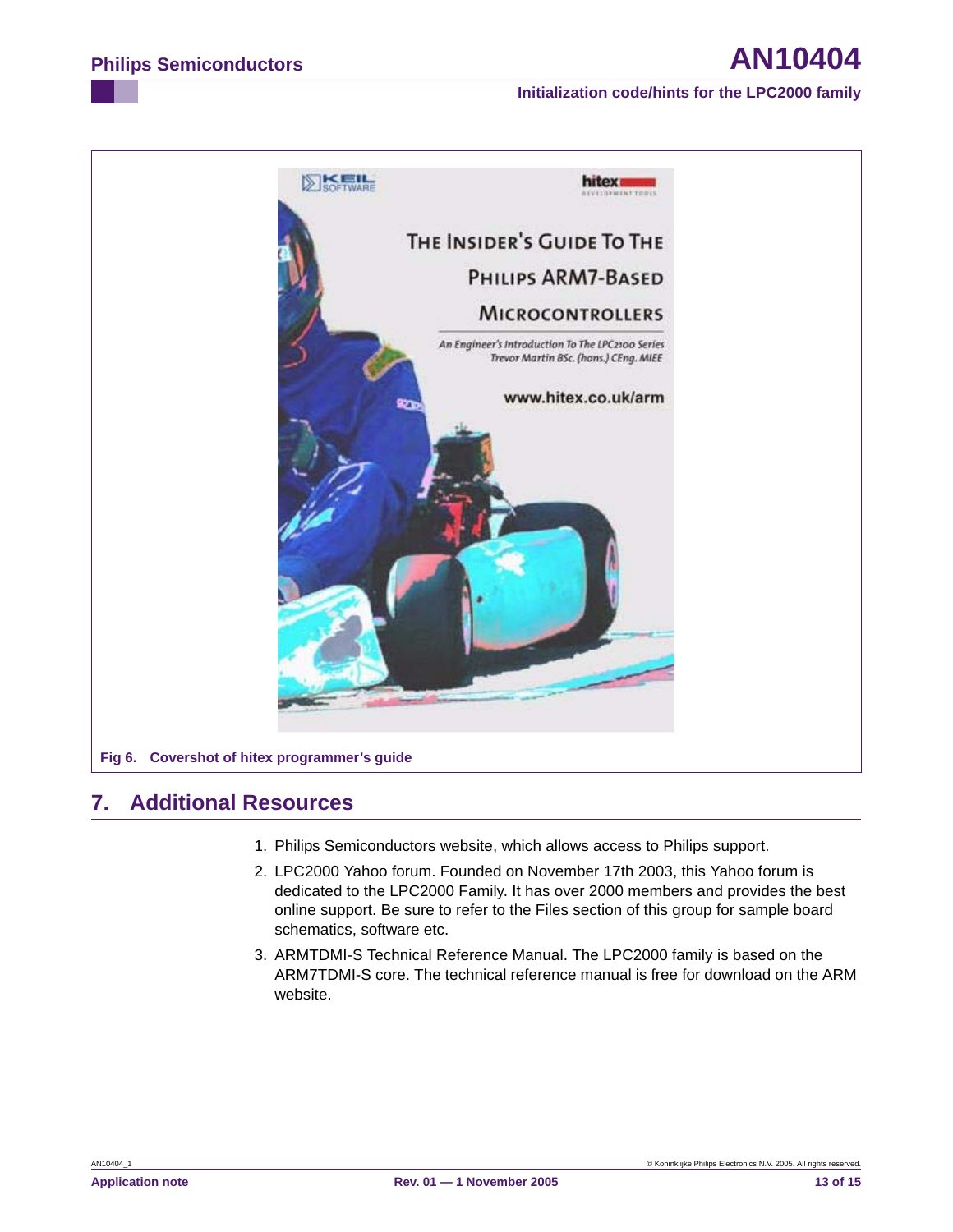# <span id="page-13-0"></span>**8. Disclaimers**

**Life support —** These products are not designed for use in life support appliances, devices, or systems where malfunction of these products can reasonably be expected to result in personal injury. Philips Semiconductors customers using or selling these products for use in such applications do so at their own risk and agree to fully indemnify Philips Semiconductors for any damages resulting from such application.

**Right to make changes —** Philips Semiconductors reserves the right to make changes in the products - including circuits, standard cells, and/or software - described or contained herein in order to improve design and/or performance. When the product is in full production (status 'Production'), relevant changes will be communicated via a Customer Product/Process Change Notification (CPCN). Philips Semiconductors assumes no responsibility or liability for the use of any of these products, conveys no licence or title under any patent, copyright, or mask work right to these

products, and makes no representations or warranties that these products are free from patent, copyright, or mask work right infringement, unless otherwise specified.

**Application information —** Applications that are described herein for any of these products are for illustrative purposes only. Philips Semiconductors make no representation or warranty that such applications will be suitable for the specified use without further testing or modification.

# <span id="page-13-1"></span>**9. Trademarks**

**Notice —** All referenced brands, product names, service names and trademarks are the property of their respective owners.